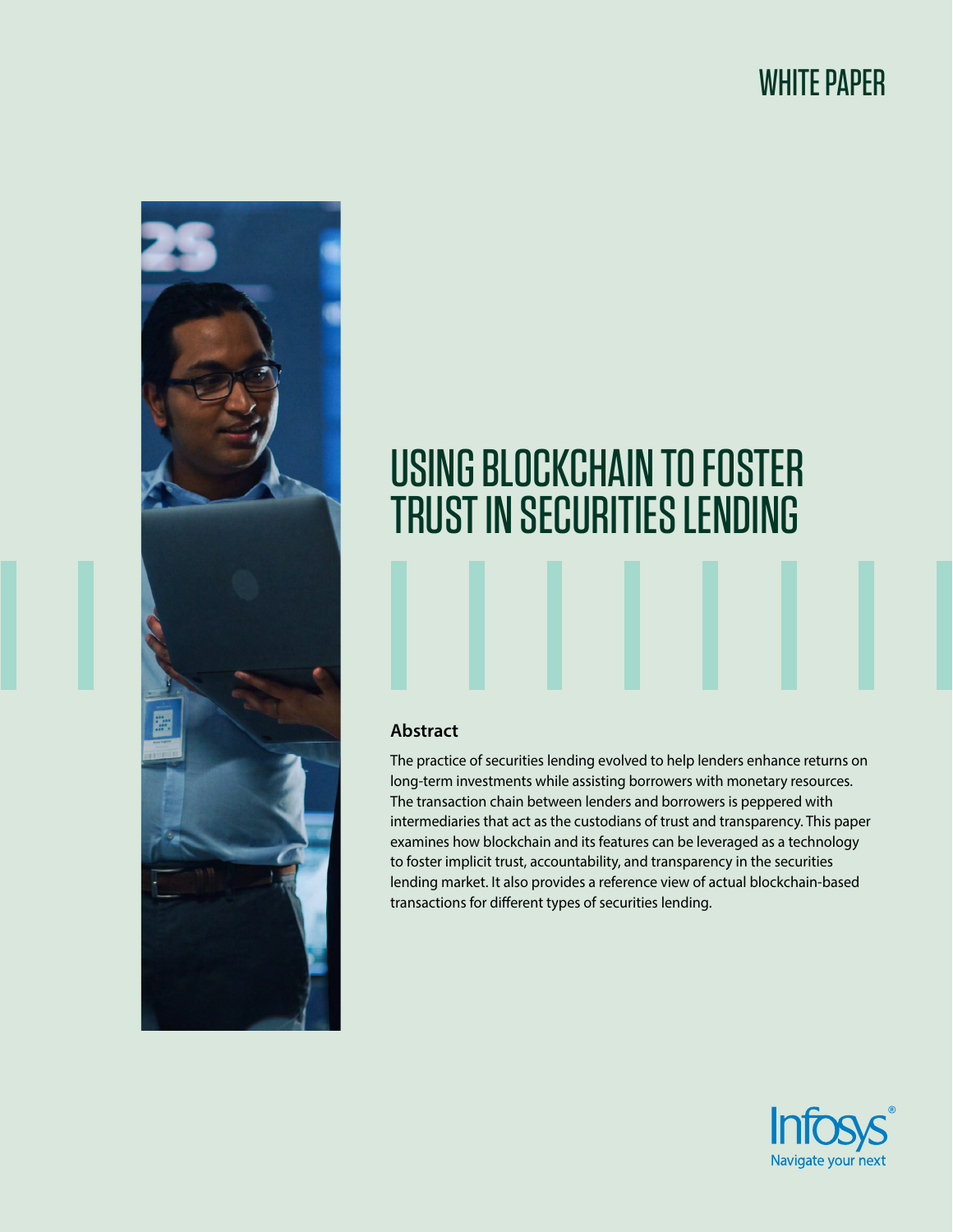## Securities Lending – How it Began

Securities that are owned over a long investment horizon are typically illiquid and dormant. This gave rise to 'securities lending' as a way for investors to make additional revenues on their securities investments without having to indulge in trading. Becoming a 'securities lender' helps investors enhance returns on idle,

dormant, and long-term securities. For 'securities borrowers', the objective is to cover any short positions and temporarily transfer the securities ownership (similar to scheduled voting, for example).

Securities lending is a global business practice that involves lending securities

such as equities, treasury, or government bonds for a rental fee. Lenders of securities are typically pension funds, hedge funds, mutual funds, and insurance companies that utilize their surplus and idle assets by lending these to money markets or central banks for an attractive price.

#### How it Works

An archetypal lending arrangement needs trustworthy intermediaries to assure payment of the cash and securely hold the security asset in the interim. In a bilateral arrangement, intermediaries are usually custodians of lenders and borrowers. In a triparty arrangement, a custodian bank would provide services like verifying and managing collaterals, making collateral substitutions and mark to market, sending reports to the lender and borrower, making margin calls, etc. The tri-party agent will be in charge of receiving the eligible collaterals from the borrower, holding these till the transaction is closed, and finally transferring the collateral back to the borrower or, in case of default,

returning it to the lender. Borrowers pay for the services of tri-party agents.

A typical lending arrangement between a lender and a borrower may be viewed as an offering stipulated by a lender to a borrower covering details of securities that are available for lending and the type of collateral a borrower needs to offer to mitigate the counterparty risk. A 'lending tenor' is defined between parties, which may be open or closed. In a closed tenor, the borrower has to return the ownership of the securities back to the lender at the end of the agreed period whereas in an open tenor, the securities should be

transferred back to the lender on the lender's demand.

To secure themselves from counterparty risk, lenders specify their requirements of collateral (cash/non-cash) in a lending agreement. Generally, a "haircut" is applied on the current valuation of the collateral to mitigate any volatility of the collateral value in the future. In case of a default where the borrower fails to meet their obligation to return the securities as per the agreement, the lender has the right to liquidate the collateral and use these proceeds to purchase the securities from the open market.



Figure 1 - Bilateral and tri-party arrangements of securities lending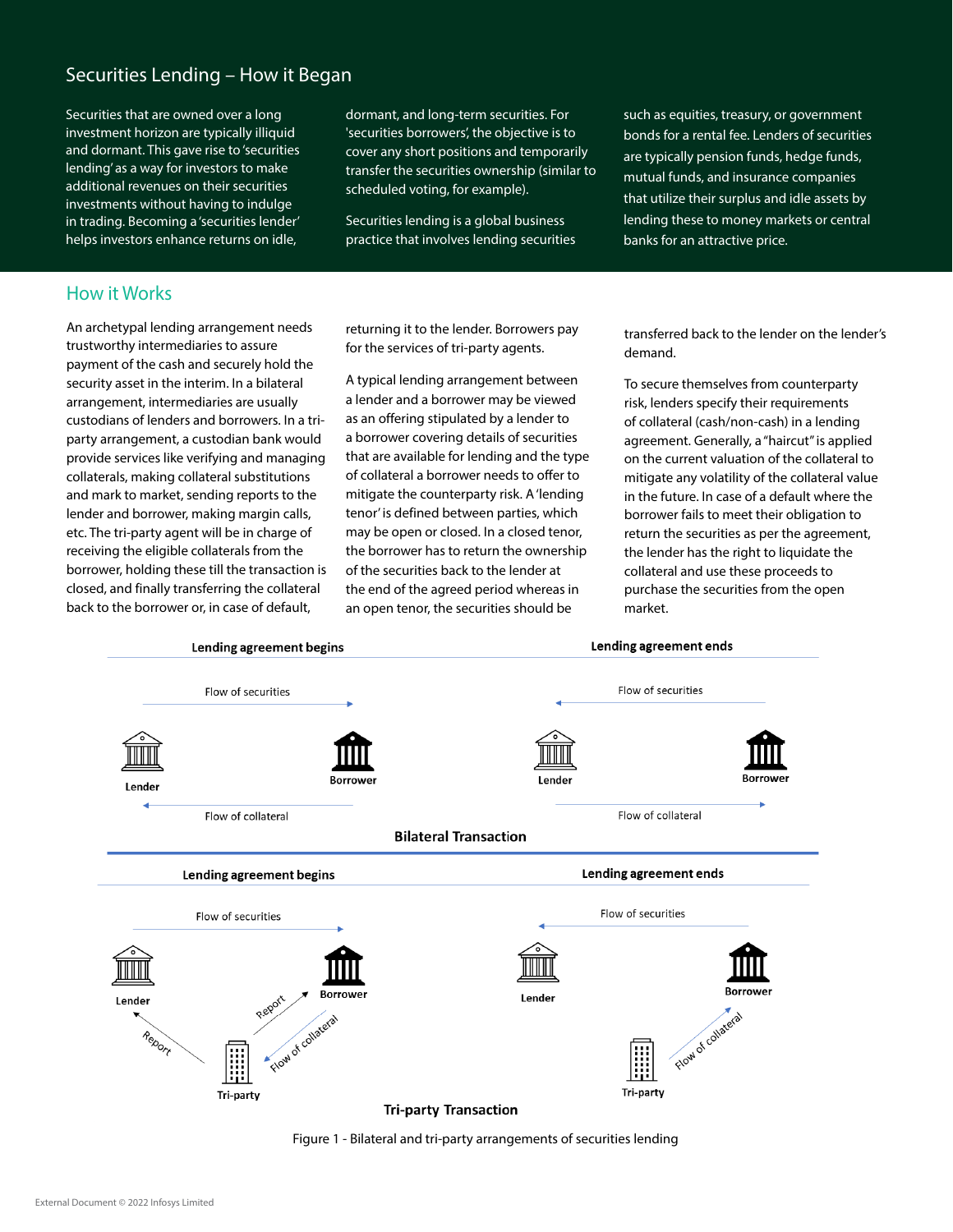## Securities Lending – A Use Case for Blockchain

Blockchain is a technology proven to reduce overheads, eliminate the need for intermediaries, and facilitate real-time information dissemination by executing real-time seamless transactions directly between transacting parties. In the context of securities lending, it improves collateral movement, thereby providing capital savings for all stakeholders. Moreover, the seamless exchange of securities with disparate collaterals, as enabled by blockchain, will reduce credit risk, operational risk, and intraday liquidity requirements.

Blockchain solutions offer modern features such as smart contracts, delivery versus delivery (DvD) models, and delivery versus payment (DVP) models that can transform the securities lending landscape. These features are further explained below:

#### 1. DvD-based settlements between securities and non-cash collaterals

For non-cash collaterals, the delivery versus delivery (DvD) model of atomic transactions in blockchain enables real-time settlement of securities versus collaterals and vice versa. It provides trust through cryptographic functions, thereby eliminating the need for intermediaries like tri-party agents or custodians to settle these transactions.

#### 2. DvP-based settlements between securities and cash collaterals

For cash collaterals, the delivery versus payment (DvP) model can be implemented with tokenized fungible tokens such as stable coins and cryptocurrency. A stable coin is pegged to a 'stable' reserve asset like the US dollar or a cryptocurrency like Bitcoin and can

be used to settle the trade in real-time between borrowers and lenders. Here too, blockchain provides a robust mechanism to eliminate intermediaries without creating any liquidity or counterparty risk to lenders or borrowers.

As a common practice, the lending revenues are shared proportionately between a securities owner and a lending agent. According to market sources, lending agents typically retain 30% of the net revenue while 70% is allocated to the beneficial owners of the securities. Thus, the use of blockchain ensures a 30% increase in revenues to securities owners by eliminating the need for a lending agent in securities transactions1.

#### 3. Smart contracts for markto-market, margin calls, and reporting

Smart contracts are programs that reside on the blockchain and execute themselves under predefined conditions. These could be coded to automate the daily mark-to-market process for

the collaterals and initiate margin calls to borrowers if the collateral margin drops below the set limit. Smart contracts can also automate collateral reporting so that data is published in real time for all participants.

The figure below illustrates how these three features operate in sync to execute seamless securities lending transactions on blockchain.

It is important to recognize that triparty agents can still operate within the blockchain ecosystem. They could continue to provide the services they currently offer with an improved sense of security and confidence to their clients by maintaining the private keys of the digital assets of their clients.

Tri-party agents, borrowers, and lenders may also host large-scale securities lending marketplaces that act as a bridge between lenders and borrowers. They could offer blockchain features such as 'fractionalization of the tokenized assets' to their clients, allowing a wider market reach and better accessibility to multiple borrowers through a syndicated securities lending program.



Figure 2 – A reference view of a blockchain-enabled transaction for securities lending